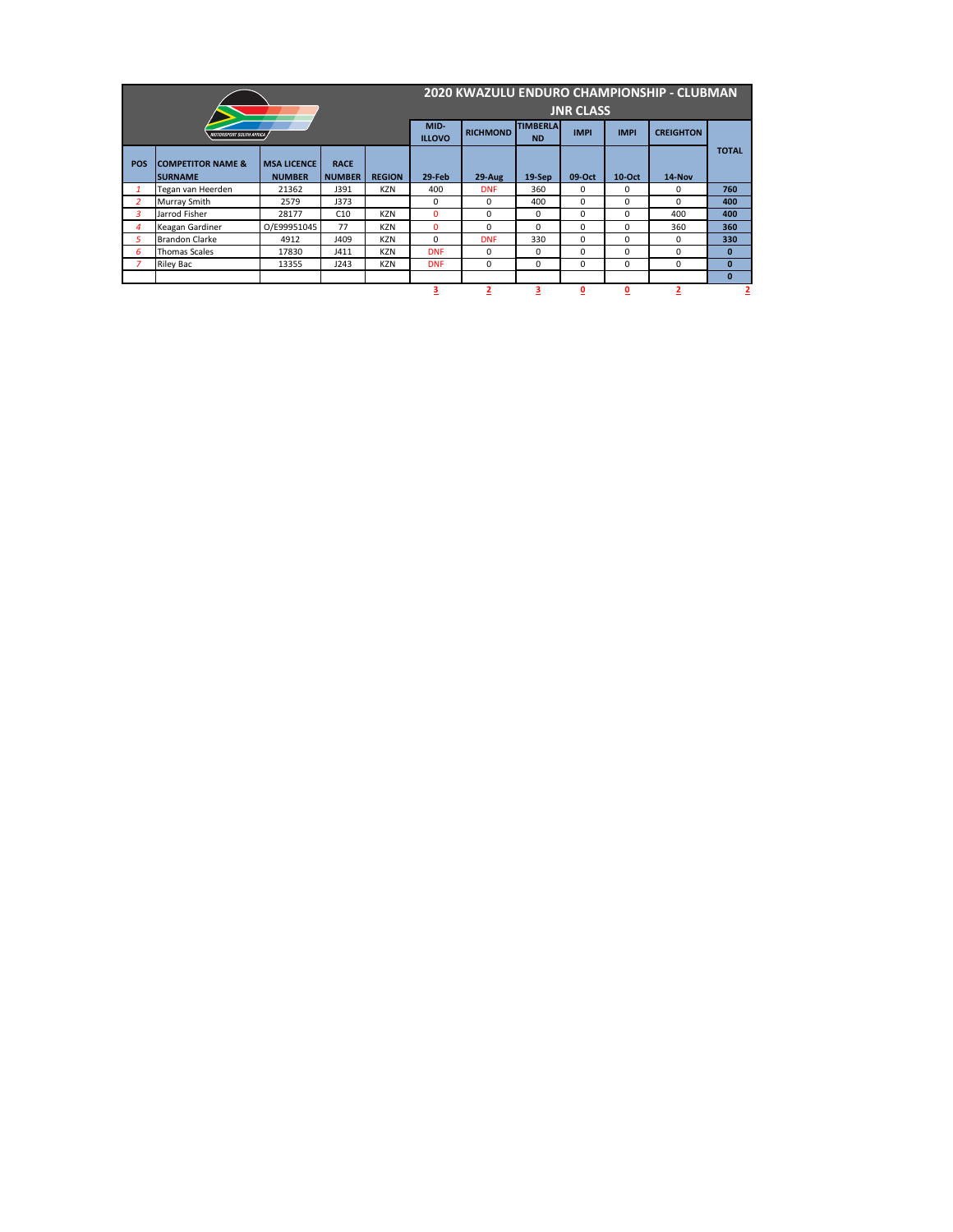|            |                                                 |                                     |                              |               | <b>2020 KWAZULU ENDURO CHAMPIONSHIP - HIGH SCHOOL CLASS</b> |                     |                   |                 |              |                  |              |  |  |
|------------|-------------------------------------------------|-------------------------------------|------------------------------|---------------|-------------------------------------------------------------|---------------------|-------------------|-----------------|--------------|------------------|--------------|--|--|
|            | <i><b>MOTORSPORT SOUTH AFRICA</b></i>           |                                     |                              |               |                                                             | MID-ILLOVO RICHMOND | <b>TIMBERLAND</b> | <b>IMPI</b>     | <b>IMPI</b>  | <b>CREIGHTON</b> | <b>TOTAL</b> |  |  |
| <b>POS</b> | <b>COMPETITOR NAME &amp;</b><br><b>ISURNAME</b> | <b>MSA LICENCE</b><br><b>NUMBER</b> | <b>RACE</b><br><b>NUMBER</b> | <b>REGION</b> | 29-Feb                                                      | 29-Aug              | 19-Sep            | 09-Oct          | $10$ -Oct    | 14-Nov           |              |  |  |
| 1          | Calvin Calow                                    | 6262                                | 83                           | <b>KZN</b>    | 400                                                         | 400                 | 360               | 400             | 400          | 330              | 2290         |  |  |
| 2          | Cayden Purchase                                 | 1645                                | 265                          | <b>KZN</b>    | 330                                                         | 360                 | 400               | 360             | 360          | 300              | 2110         |  |  |
| 3          | Dylan Jones                                     | 1900                                | 230                          | <b>KZN</b>    | 360                                                         | 330                 | 330               | 330             | 330          | 360              | 2040         |  |  |
| 4          | Branden Swanepoel                               | 4200                                | 743                          | <b>KZN</b>    | $\mathbf{0}$                                                | 250                 | 250               | 250             | 300          | 270              | 1320         |  |  |
| 5          | Dylan Cox                                       | 1254                                | 249                          | <b>KZN</b>    | 300                                                         | $\Omega$            | 300               | $\Omega$        | $\mathbf{0}$ | 400              | 1000         |  |  |
| 6          | <b>Dylan Caswell</b>                            | 13544                               | 560                          | <b>KZN</b>    | <b>DNF</b>                                                  | 300                 | 270               | 300             | 0            | $\mathbf 0$      | 870          |  |  |
|            | <b>Dylan Bauer</b>                              | 16187                               | 611                          | <b>KZN</b>    | 270                                                         | 270                 | $\mathbf 0$       | $\mathbf 0$     | 0            | $\mathbf 0$      | 540          |  |  |
| 8          | Ross MacKenzie                                  | 23005                               | 377                          | <b>KZN</b>    | $\mathbf{0}$                                                | 0                   | <b>DNF</b>        | 270             | 270          | $\mathbf{0}$     | 540          |  |  |
| 9          | Aldo Louw                                       | 11712                               | 622                          | <b>NR</b>     | 250                                                         | $\mathbf 0$         | 0                 | $\Omega$        | $\mathbf{0}$ | $\mathbf 0$      | 250          |  |  |
| 10         | Jack Mackenzie                                  | 21005                               | 920                          | <b>KZN</b>    | 230                                                         | $\mathbf 0$         | 0                 | 0               | 0            | $\mathbf 0$      | 230          |  |  |
| 11         | Ross Ramseyer                                   | 13453                               | 466                          | <b>KZN</b>    | 190                                                         | <b>DNF</b>          | 0                 | $\Omega$        | 0            | $\mathbf{0}$     | 190          |  |  |
| 12         | Tom Mackenzie                                   | 21006                               | 810                          | <b>KZN</b>    | <b>DNF</b>                                                  | $\mathbf 0$         | $\Omega$          | $\Omega$        | 0            | $\mathbf 0$      | $\mathbf{0}$ |  |  |
| 13         | Daniel Brent                                    | O/E99949481                         | 219                          | <b>KZN</b>    | $\mathbf{0}$                                                | $\Omega$            | <b>DNF</b>        | $\Omega$        | $\Omega$     | $\Omega$         | $\mathbf{0}$ |  |  |
| 14         | Josh Henderson                                  | O/E99949649                         | 381                          | <b>KZN</b>    | $\mathbf 0$                                                 | $\mathbf 0$         | <b>DNF</b>        | $\mathbf{0}$    | 0            | $\mathbf 0$      | $\mathbf{0}$ |  |  |
| 15         |                                                 |                                     |                              |               |                                                             |                     |                   |                 |              |                  | $\mathbf{0}$ |  |  |
|            |                                                 |                                     |                              |               |                                                             |                     |                   |                 |              |                  | $\mathbf{0}$ |  |  |
|            |                                                 |                                     |                              |               | 10                                                          |                     | $\overline{9}$    | $\underline{6}$ | 5            | $\overline{5}$   |              |  |  |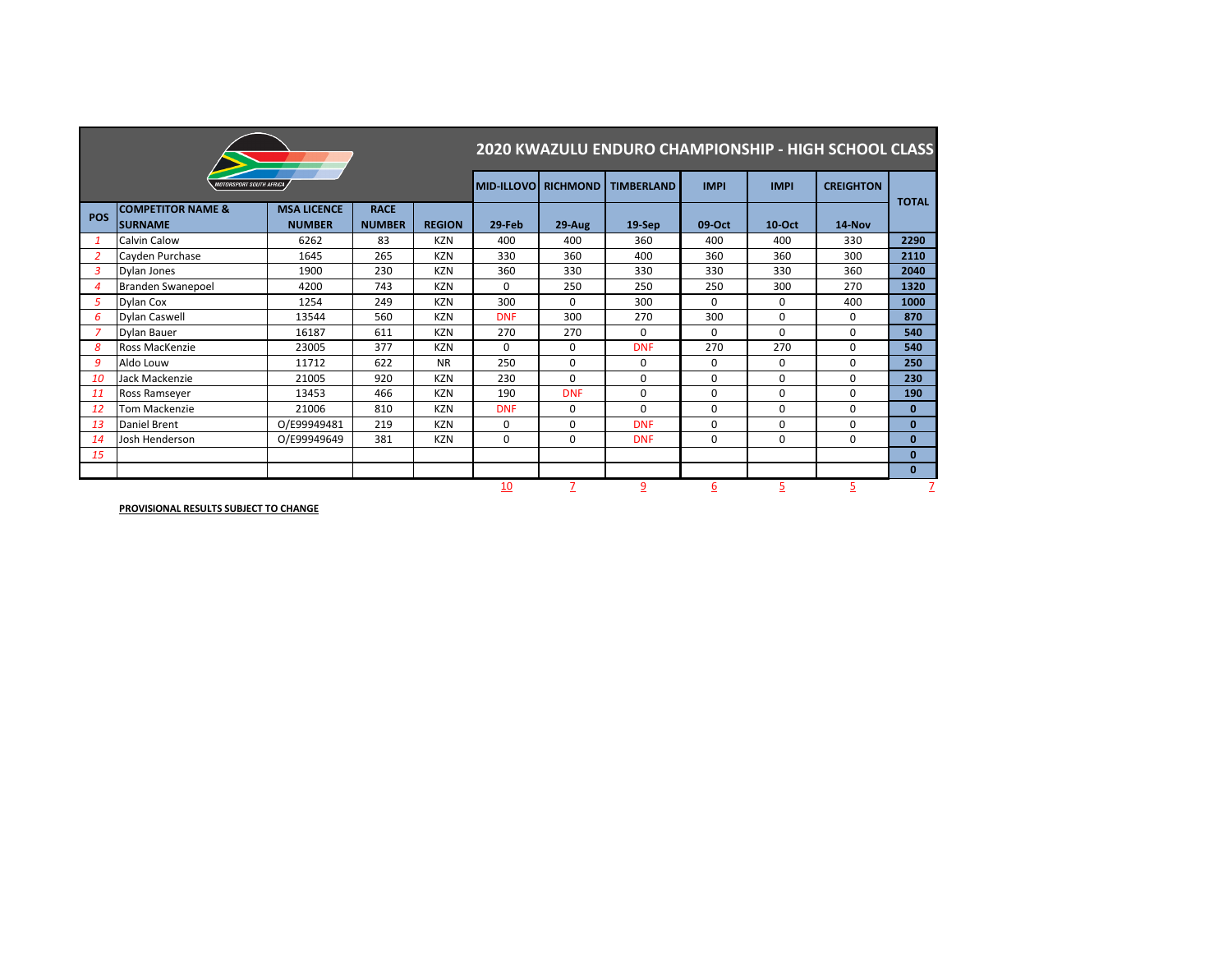|            |                                                |                                     |                              |                   | 2020 KWAZULU ENDURO CHAMPIONSHIP - E1 CLASS |                  |                  |              |               |              |          |  |  |
|------------|------------------------------------------------|-------------------------------------|------------------------------|-------------------|---------------------------------------------|------------------|------------------|--------------|---------------|--------------|----------|--|--|
|            | <b>MOTORSPORT SOUTH AFRICA</b>                 | MID-<br><b>ILLOVO</b>               | <b>RICHMOND</b>              | <b>TIMBERLAND</b> | <b>IMPI</b>                                 | <b>IMPI</b>      | <b>CREIGHTON</b> | <b>TOTAL</b> |               |              |          |  |  |
| <b>POS</b> | <b>COMPETITOR NAME &amp;</b><br><b>SURNAME</b> | <b>MSA LICENCE</b><br><b>NUMBER</b> | <b>RACE</b><br><b>NUMBER</b> | <b>REGION</b>     | $29$ -Feb                                   | $29-Aug$         | $19-$ Sep        | 09-Oct       | <b>10-Oct</b> | 14-Nov       |          |  |  |
|            | <b>Tristan Tamsen</b>                          | 16938                               | 179                          | KZN               | 360                                         | 330              | <b>DNF</b>       | 400          | 400           | 270          | 1760     |  |  |
|            | <b>Matthew De Klerk</b>                        | 15893                               | 150                          | <b>KZN</b>        | <b>DNF</b>                                  | 270              | 270              | 330          | 330           | 250          | 1450     |  |  |
| 3          | <b>Brad Cox</b>                                | 2323                                | 34                           | <b>KZN</b>        | 400                                         | 360              | 360              | 0            | 0             | 300          | 1420     |  |  |
| 4          | <b>Heinrich Aust</b>                           | 2222                                | 202                          | <b>NR</b>         | 330                                         | 400              | <b>DNF</b>       | 0            | 0             | 360          | 1090     |  |  |
| 5          | Liam Tyler                                     | 10158                               | 54                           | <b>KZN</b>        | <b>DNF</b>                                  | 250              | $\mathbf{0}$     | 360          | 360           | $\mathbf{0}$ | 970      |  |  |
| 6          | <b>Matthew Green</b>                           | 1008                                | 47                           | <b>KZN</b>        | 0                                           | $\mathbf 0$      | 400              | $\mathbf{0}$ | 0             | 400          | 800      |  |  |
| 7          | Lloyd Kirk                                     | 13474                               | 311                          | <b>KZN</b>        | $\mathbf{0}$                                | 0                | 330              | 0            | 0             | 330          | 660      |  |  |
| 8          | <b>Kayde Mante</b>                             | 2932                                | 919                          | <b>KZN</b>        | 300                                         | $\mathbf 0$      | 300              | $\mathbf{0}$ | $\mathbf{0}$  | 0            | 600      |  |  |
| 9          | <b>Noah Maartens</b>                           | 1244                                | 556                          | KZN               | $\Omega$                                    | 300              | $\mathbf{0}$     | 0            | 0             | 0            | 300      |  |  |
| 10         | Ryan Sequeira                                  | 4649                                | 220                          | <b>NR</b>         | 270                                         | 0                | 0                | 0            | $\mathbf{0}$  | 0            | 270      |  |  |
| 11         |                                                |                                     |                              |                   |                                             |                  |                  |              |               |              | 0        |  |  |
|            |                                                |                                     |                              |                   |                                             |                  |                  |              |               |              | $\bf{0}$ |  |  |
|            |                                                |                                     |                              |                   |                                             | $6 \overline{6}$ |                  | 3            | 3             | 6            |          |  |  |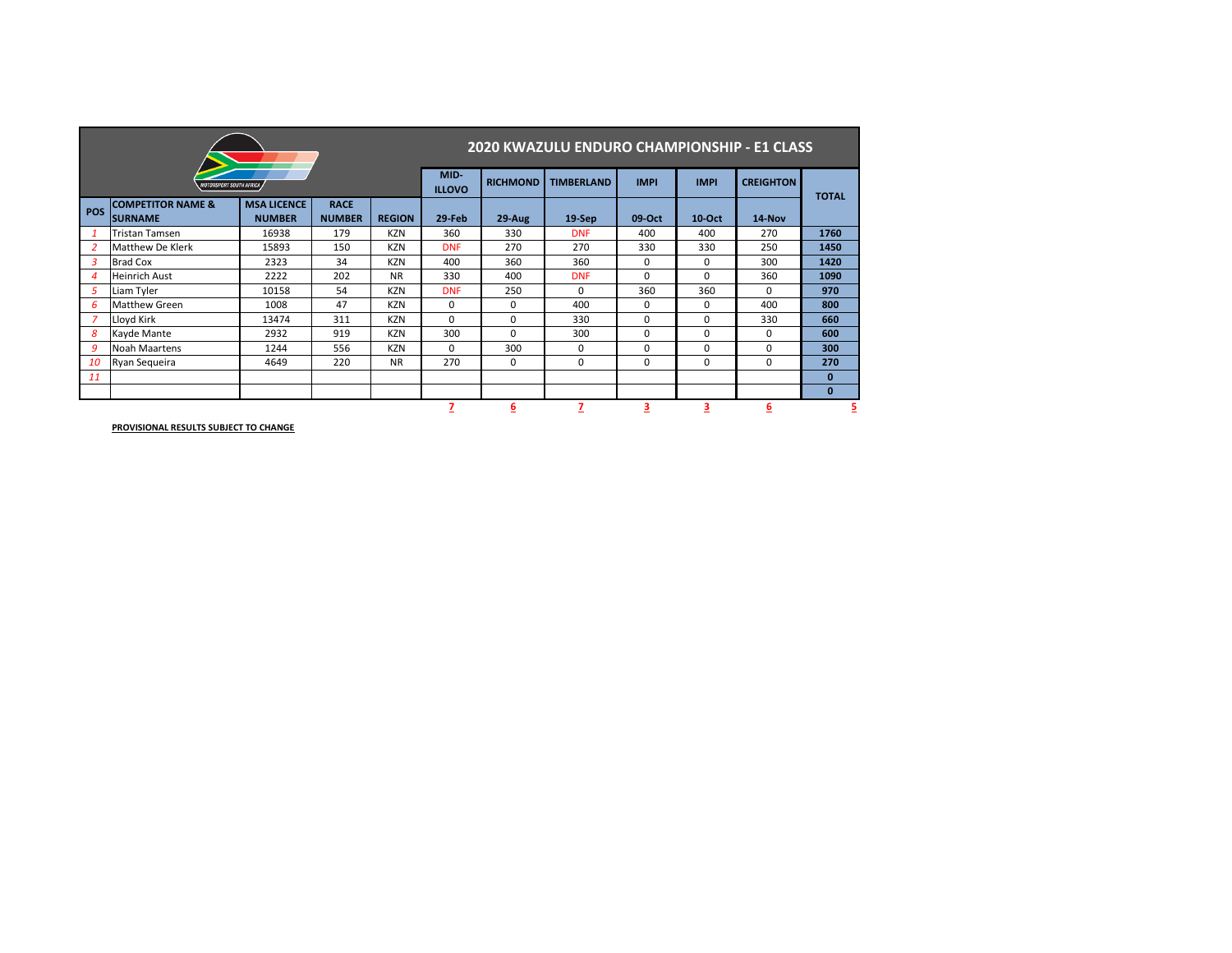|                |                                                |                                       |                    |               | 2020 KWAZULU ENDURO CHAMPIONSHIP - E2 CLASS |                 |                   |             |               |                  |              |  |  |
|----------------|------------------------------------------------|---------------------------------------|--------------------|---------------|---------------------------------------------|-----------------|-------------------|-------------|---------------|------------------|--------------|--|--|
|                |                                                | <i><b>NOTORSPORT SOUTH AFRICA</b></i> |                    |               | MID-<br><b>ILLOVO</b>                       | <b>RICHMOND</b> | <b>TIMBERLAND</b> | <b>IMPI</b> | <b>IMPI</b>   | <b>CREIGHTON</b> | <b>TOTAL</b> |  |  |
| <b>POS</b>     | <b>COMPETITOR NAME &amp;</b><br><b>SURNAME</b> | <b>MSA LICENCE</b><br><b>NUMBER</b>   | <b>RACE NUMBER</b> | <b>REGION</b> | 29-Feb                                      | 29-Aug          | 19-Sep            | 09-Oct      | <b>10-Oct</b> | 14-Nov           |              |  |  |
| $\mathbf{1}$   | Luke Walker                                    | 2688                                  | 251                | <b>KZN</b>    | 330                                         | 300             | 330               | 360         | 360           | $\pmb{0}$        | 1680         |  |  |
| $\overline{2}$ | <b>Brett Swanepoel</b>                         | 1118                                  | 111                | <b>KZN</b>    | 360                                         | 360             | 400               | $\mathbf 0$ | $\mathbf 0$   | 400              | 1520         |  |  |
| $\overline{3}$ | <b>Chayse Orsmond</b>                          | 1403                                  | 41                 | <b>KZN</b>    | 230                                         | 230             | 230               | 300         | 270           | $\mathbf 0$      | 1260         |  |  |
| $\overline{a}$ | Kyle Eggar                                     | 1237                                  | 68                 | <b>KZN</b>    | 0                                           | 250             | 210               | 190         | 230           | 300              | 1180         |  |  |
| 5              | Kyle Holton                                    | 1223                                  | 257                | <b>KZN</b>    | 300                                         | 270             | 170               | 170         | 190           | $\mathbf 0$      | 1100         |  |  |
| 6              | <b>Andrew Houston</b>                          | 27760                                 | 91                 | <b>KZN</b>    | 0                                           | 0               | 250               | 250         | 170           | 330              | 1000         |  |  |
| $\overline{z}$ | <b>Richard Wieland</b>                         | 1947                                  | 411                | <b>KZN</b>    | 250                                         | $\mathbf 0$     | 150               | 230         | 250           | $\mathbf 0$      | 880          |  |  |
| 8              | Luke McClelland                                | 3331                                  | 134                | <b>KZN</b>    | $\mathbf 0$                                 | 230             | 190               | 210         | 210           | $\mathbf 0$      | 840          |  |  |
| 9              | <b>Travis Teasdale</b>                         | 2909                                  | 69                 | <b>KZN</b>    | $\mathbf 0$                                 | 0               | <b>DNF</b>        | 400         | 400           | $\mathbf 0$      | 800          |  |  |
| 10             | Micky Hayter                                   | 11070                                 | 158                | <b>KZN</b>    | 270                                         | 190             | 270               | $\mathbf 0$ | $\mathbf 0$   | $\mathbf 0$      | 730          |  |  |
| 11             | <b>Scott Bouverie</b>                          | 1996                                  | 771                | <b>KZN</b>    | $\mathbf 0$                                 | $\mathbf 0$     | 300               | $\mathbf 0$ | 0             | 360              | 660          |  |  |
| 12             | <b>Matthew Green</b>                           | 1008                                  | 47                 | <b>KZN</b>    | <b>DNF</b>                                  | $\mathbf 0$     | 0                 | 330         | 300           | $\mathbf 0$      | 630          |  |  |
| 13             | Hayden Louw                                    | 2532                                  | 420                | <b>KZN</b>    | $\mathbf 0$                                 | $\mathsf 0$     | <b>DNF</b>        | 270         | 330           | $\pmb{0}$        | 600          |  |  |
| 14             | Adam Bac                                       | 5339                                  | 198                | <b>NR</b>     | <b>DNF</b>                                  | $\mathbf 0$     | 130               | 180         | 180           | $\mathbf 0$      | 490          |  |  |
| 15             | Darren Gray                                    | 2757                                  | 57                 | <b>KZN</b>    | $\mathbf 0$                                 | $\mathbf 0$     | 140               | 140         | 150           | $\pmb{0}$        | 430          |  |  |
| 16             | Kyle Flanagan                                  | 1495                                  | E1                 | <b>KZN</b>    | 400                                         | $\mathbf 0$     | 0                 | 0           | 0             | 0                | 400          |  |  |
| 17             | <b>Wade Young</b>                              | 3341                                  | 55                 | <b>KZN</b>    | $\mathbf 0$                                 | 400             | $\mathbf 0$       | $\mathbf 0$ | $\mathbf 0$   | $\mathbf 0$      | 400          |  |  |
| 18             | <b>Blake Gutzeit</b>                           | 3231                                  | 120                | <b>KZN</b>    | $\mathbf 0$                                 | $\mathbf 0$     | 360               | $\mathbf 0$ | $\mathbf 0$   | $\mathbf 0$      | 360          |  |  |
| 19             | <b>William Slater</b>                          | 1958                                  | 157                | <b>KZN</b>    | <b>DNF</b>                                  | 330             | <b>DNF</b>        | $\mathbf 0$ | $\mathbf 0$   | $\mathbf 0$      | 330          |  |  |
| 20             | <b>Wynand Conradie</b>                         | 15887                                 | 53                 | <b>KZN</b>    | 150                                         | 0               | 0                 | 160         | <b>DNF</b>    |                  | 310          |  |  |
| 21             | Petrus Schutte                                 | 15918                                 | 885                | <b>KZN</b>    | <b>DNF</b>                                  | $\mathbf 0$     | 0                 | 150         | 160           | $\pmb{0}$        | 310          |  |  |
| 22             | <b>Warick Neave</b>                            | 1711                                  | 60                 | <b>KZN</b>    | $\mathbf 0$                                 | $\mathbf 0$     | 270               | $\mathbf 0$ | $\mathbf 0$   | <b>DNF</b>       | 270          |  |  |
| 23             | Chapman Koster                                 | 26765                                 | $\overline{7}$     | <b>KZN</b>    | $\mathbf 0$                                 | $\mathbf 0$     | 0                 | $\mathbf 0$ | $\mathbf 0$   | 270              | 270          |  |  |
| 24             | Daniel van Zyl                                 | 1235                                  | 282                | <b>KZN</b>    | 210                                         | $\mathbf 0$     | 0                 | $\mathbf 0$ | $\mathbf 0$   | $\mathbf 0$      | 210          |  |  |
| 25             | Zander Goosen                                  | 10263                                 | 727                | <b>NR</b>     | <b>DNF</b>                                  | 210             | <b>DNF</b>        | $\mathbf 0$ | $\mathbf 0$   | 0                | 210          |  |  |
| 26             | <b>Gary Dunstone</b>                           | 13159                                 | 627                | <b>KZN</b>    | 190                                         | $\mathbf{0}$    | 0                 | 0           | $\mathbf{0}$  | $\mathbf 0$      | 190          |  |  |
| 27             | <b>Mark Dunstone</b>                           | 13158                                 | 383                | <b>KZN</b>    | 180                                         | $\mathbf 0$     | $\mathsf{O}$      | 0           | $\mathbf 0$   | $\mathbf 0$      | 180          |  |  |
| 28             | <b>Ryan Trollip</b>                            | O/E99949588                           | 808                | <b>KZN</b>    | $\mathbf 0$                                 | $\mathsf{O}$    | 180               | 0           | $\mathsf{O}$  | 0                | 180          |  |  |
| 29             | Ryan Rossler                                   | 13476                                 | 775                | <b>KZN</b>    | 170                                         | $\mathbf 0$     | $\mathbf 0$       | $\mathbf 0$ | $\mathsf{O}$  | $\mathsf{O}$     | 170          |  |  |
| 30             | <b>Justin Burns</b>                            | 20611                                 | 15                 | <b>KZN</b>    | 160                                         | $\mathbf 0$     | $\mathbf 0$       | $\mathbf 0$ | $\mathbf 0$   | $\mathbf 0$      | 160          |  |  |
| 31             | Ryan Wagener                                   | 4806                                  | 445                | <b>KZN</b>    | 0                                           | 0               | 160               | 0           | 0             | 0                | 160          |  |  |
| 32             | Kyle Pepworth                                  | 17546                                 | 575                | <b>KZN</b>    | <b>DNF</b>                                  | $\mathbf 0$     | $\mathsf{O}$      | 0           | $\mathbf 0$   | $\mathbf 0$      | $\mathbf 0$  |  |  |
| 33             | Craig Stokes                                   | O/E99949547                           | 244                | <b>KZN</b>    | 0                                           | $\mathbf 0$     | <b>DNF</b>        | $\mathbf 0$ | $\mathsf{O}$  | 0                | $\mathbf 0$  |  |  |
| 34             | Hayden Neave                                   | 1705                                  | 189                | <b>KZN</b>    | $\mathbf 0$                                 | $\mathsf{O}$    | $\mathbf{0}$      | $\mathbf 0$ | $\mathsf{O}$  | <b>DNF</b>       | $\mathbf{0}$ |  |  |
|                |                                                |                                       |                    |               |                                             |                 |                   |             |               |                  | $\mathbf{0}$ |  |  |
|                |                                                |                                       |                    |               | 19                                          | 9               | 20                | 14          | 14            | $\overline{7}$   | 14           |  |  |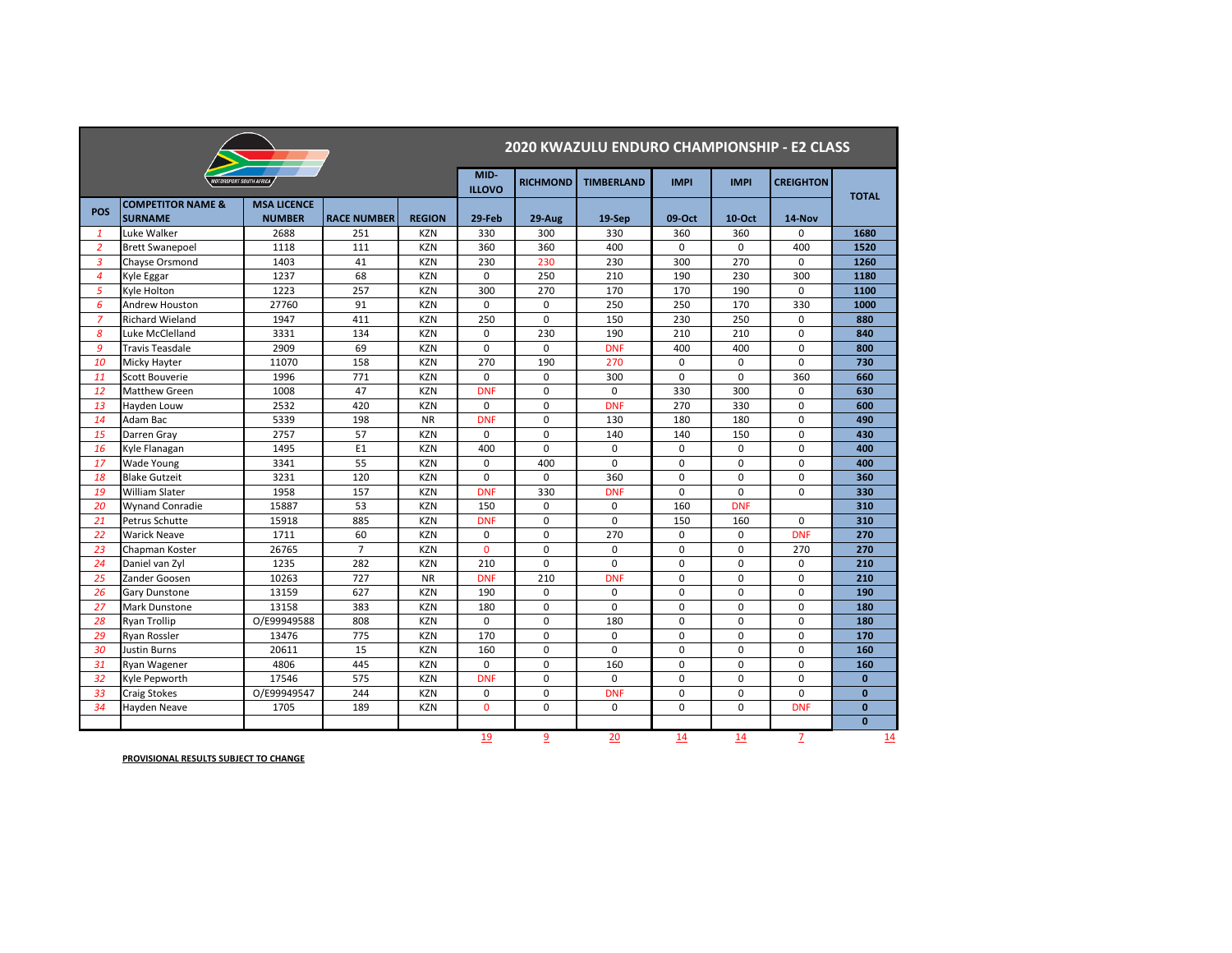|                |                                                |                                     |                              |               | <b>2020 KWAZULU ENDURO CHAMPIONSHIP - SENIORS CLASS</b> |                 |                   |                |               |                  |              |  |
|----------------|------------------------------------------------|-------------------------------------|------------------------------|---------------|---------------------------------------------------------|-----------------|-------------------|----------------|---------------|------------------|--------------|--|
|                | <b>10TORSPORT SOUTH AFRICA</b>                 |                                     |                              |               | MID-<br><b>ILLOVO</b>                                   | <b>RICHMOND</b> | <b>TIMBERLAND</b> | <b>IMPI</b>    | <b>IMPI</b>   | <b>CREIGHTON</b> | <b>TOTAL</b> |  |
| <b>POS</b>     | <b>COMPETITOR NAME &amp;</b><br><b>SURNAME</b> | <b>MSA LICENCE</b><br><b>NUMBER</b> | <b>RACE</b><br><b>NUMBER</b> | <b>REGION</b> | 29-Feb                                                  | 29-Aug          | 19-Sep            | 09-Oct         | <b>10-Oct</b> | 14-Nov           |              |  |
| $\mathbf{1}$   | Justin Smith                                   | 27253                               | 480                          | <b>KZN</b>    | 230                                                     | 270             | 270               | 360            | 270           | 400              | 1800         |  |
| 2              | <b>Stuart Gregory</b>                          | 1216                                | 400                          | <b>KZN</b>    | 300                                                     | 330             | $\mathbf 0$       | 330            | 330           | 360              | 1650         |  |
| 3              | <b>Ryan Pretorius</b>                          | 2800                                | 48                           | <b>KZN</b>    | $\mathbf 0$                                             | 0               | 400               | 400            | 400           | 0                | 1200         |  |
| $\overline{4}$ | <b>Pierre Stapelberg</b>                       | 6271                                | 669                          | <b>KZN</b>    | 250                                                     | $\mathbf 0$     | 330               | 250            | 300           | $\mathbf 0$      | 1130         |  |
| 5              | Ryan Finch                                     | 3960                                | 296                          | <b>KZN</b>    | 360                                                     | 400             | 360               | $\Omega$       | $\Omega$      | 0                | 1120         |  |
| 6              | Dustin Herholdt                                | 27370                               | 275                          | <b>KZN</b>    | 270                                                     | 300             | 0                 | 230            | 250           | 0                | 1050         |  |
| $\overline{7}$ | Shaun Chambler                                 | 13437                               | 353                          | <b>KZN</b>    | 330                                                     | 360             | $\Omega$          | 300            | <b>DNS</b>    | 0                | 990          |  |
| 8              | <b>Stuart Rawlins</b>                          | 25344                               | 336                          | <b>KZN</b>    | $\mathbf 0$                                             | 0               | 300               | 270            | 360           | $\mathbf 0$      | 930          |  |
| 9              | <b>Brad Clarke</b>                             | 1703                                | 113                          | <b>NR</b>     | $\mathbf 0$                                             | 250             | <b>DNF</b>        | 190            | 210           | 0                | 650          |  |
| 10             | George Wright                                  | 10247                               | 266                          | <b>NR</b>     | 160                                                     | 0               | $\mathbf{0}$      | 210            | 230           | 0                | 600          |  |
| 11             | <b>William Gillitt</b>                         | 4695                                | 25                           | <b>KZN</b>    | 400                                                     | $\mathbf 0$     | $\mathbf 0$       | 0              | 0             | 0                | 400          |  |
| <b>12</b>      | Johnathan Williams                             | 20772                               | 218                          | <b>KZN</b>    | 150                                                     | <b>DNF</b>      | 250               | 0              | $\mathbf 0$   | 0                | 400          |  |
| 13             | Ren Mackintosh                                 | 6699                                | 421                          | <b>KZN</b>    | 210                                                     | <b>DNF</b>      | $\mathbf 0$       | 0              | 0             | 0                | 210          |  |
| 14             | Justin Brewis                                  | 6604                                | 221                          | <b>KZN</b>    | 190                                                     | $\mathbf{0}$    | $\mathbf 0$       | 0              | 0             | 0                | 190          |  |
| 15             | Aiden Siebert                                  | 13135                               | 690                          | <b>NR</b>     | 180                                                     | $\mathbf 0$     | $\mathbf 0$       | 0              | 0             | 0                | 180          |  |
| <b>16</b>      | <b>Chris Kerr</b>                              | 27275                               | 215                          | <b>KZN</b>    | 170                                                     | $\mathbf 0$     | $\mathbf 0$       | 0              | 0             | 0                | 170          |  |
| 17             | Malcolm Smith                                  | 14027                               | 163                          | <b>KZN</b>    | <b>DNF</b>                                              | $\mathbf 0$     | $\mathbf 0$       | 0              | 0             | 0                | $\mathbf{0}$ |  |
|                |                                                |                                     |                              |               |                                                         |                 |                   |                |               |                  | $\mathbf{0}$ |  |
|                |                                                |                                     |                              |               |                                                         |                 |                   |                |               |                  | $\mathbf{0}$ |  |
|                |                                                |                                     |                              |               | 14                                                      | 8               |                   | $\overline{6}$ | 8             | $\overline{2}$   |              |  |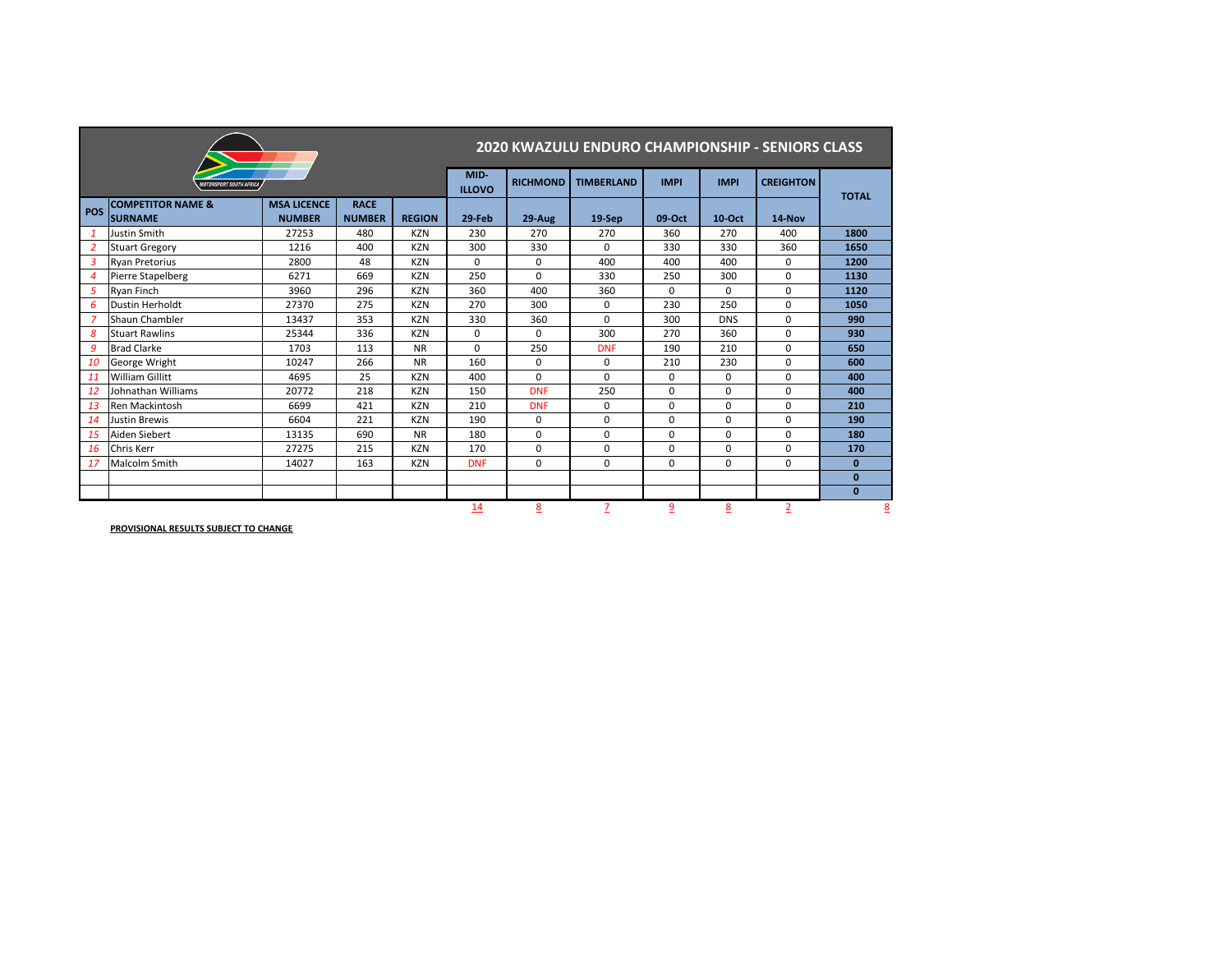|                |                                                |                                     |                              |               | 2020 KWAZULU ENDURO CHAMPIONSHIP - MASTERS CLASS |                 |                   |             |               |                  |              |  |  |
|----------------|------------------------------------------------|-------------------------------------|------------------------------|---------------|--------------------------------------------------|-----------------|-------------------|-------------|---------------|------------------|--------------|--|--|
|                | <b>MOTORSPORT SOUTH AFRICA</b>                 |                                     |                              |               | <b>MID-ILLOVO</b>                                | <b>RICHMOND</b> | <b>TIMBERLAND</b> | <b>IMPI</b> | <b>IMPI</b>   | <b>CREIGHTON</b> | <b>TOTAL</b> |  |  |
| <b>POS</b>     | <b>COMPETITOR NAME &amp;</b><br><b>SURNAME</b> | <b>MSA LICENCE</b><br><b>NUMBER</b> | <b>RACE</b><br><b>NUMBER</b> | <b>REGION</b> | 29-Feb                                           | 29-Aug          | 19-Sep            | 09-Oct      | <b>10-Oct</b> | 14-Nov           |              |  |  |
| $\mathbf{1}$   | George Purchase                                | 1352                                | 243                          | <b>KZN</b>    | 360                                              | 250             | 330               | 360         | 360           | 330              | 1990         |  |  |
| $\overline{2}$ | <b>Gregory Nairn</b>                           | 2512                                | 600                          | <b>KZN</b>    | $\mathbf 0$                                      | 360             | 360               | 400         | 400           | $\mathsf{O}$     | 1520         |  |  |
| $\overline{3}$ | John Thompson                                  | 8241                                | 593                          | <b>KZN</b>    | 270                                              | 270             | 250               | 330         | 330           | <b>DNF</b>       | 1450         |  |  |
| 4              | <b>Richard Moore</b>                           | 4983                                | 900                          | <b>KZN</b>    | 0                                                | 230             | 270               | 270         | 300           | 360              | 1430         |  |  |
| 5              | <b>Denzil Torlage</b>                          | 2447                                | 760                          | <b>KZN</b>    | 330                                              | 330             | $\mathbf 0$       | 170         | 190           | 300              | 1320         |  |  |
| 6              | <b>Bruce May</b>                               | 2940                                | 67                           | <b>KZN</b>    | $\mathbf 0$                                      | 400             | 400               | $\mathbf 0$ | $\mathbf 0$   | 400              | 1200         |  |  |
| $\overline{z}$ | <b>Chris Rawlins</b>                           | 1978                                | 342                          | <b>KZN</b>    | $\mathbf 0$                                      | 300             | 230               | 230         | 210           | 0                | 970          |  |  |
| 8              | Andrew Kean                                    | 16141                               | 491                          | <b>KZN</b>    | 230                                              | 180             | <b>DNF</b>        | 140         | 150           | 270              | 970          |  |  |
| 9              | Nico Kidson                                    | 7308                                | 149                          | <b>KZN</b>    | 400                                              | 190             | $\mathbf 0$       | 300         | <b>DNS</b>    | 0                | 890          |  |  |
| 10             | <b>Aaron Davies</b>                            | 6997                                | 744                          | <b>KZN</b>    | 0                                                | 0               | 300               | 250         | 270           | 0                | 820          |  |  |
| 11             | <b>Gareth Cummins</b>                          | 13668                               | 298                          | <b>KZN</b>    | 250                                              | <b>DNF</b>      | 190               | 150         | 170           | 0                | 760          |  |  |
| 12             | Chris Christodoulou                            | 9331                                | 333                          | <b>KZN</b>    | $\mathbf 0$                                      | 210             | $\mathbf 0$       | 210         | 230           | $\mathsf{O}$     | 650          |  |  |
| 13             | <b>Chris Halford</b>                           | 9087                                | 143                          | <b>KZN</b>    | 210                                              | 160             | <b>DNF</b>        | 160         | 120           | $\Omega$         | 650          |  |  |
| 14             | Mike Walker                                    | 2686                                | 128                          | <b>KZN</b>    | <b>DNF</b>                                       | 170             | 180               | 110         | 160           | 0                | 620          |  |  |
| 15             | Gordon Johnstone                               | 2208                                | 211                          | <b>KZN</b>    | $\pmb{0}$                                        | 140             | $\mathbf 0$       | 190         | 250           | 0                | 580          |  |  |
| 16             | Kevin Biljon                                   | 11209                               | 581                          | <b>KZN</b>    | $\mathbf 0$                                      | 0               | 210               | 180         | 180           | <b>DNF</b>       | 570          |  |  |
| 17             | Alan Burton                                    | 15428                               | 174                          | <b>KZN</b>    | 300                                              | 150             | $\mathbf 0$       | $\mathbf 0$ | $\mathbf{0}$  | $\mathsf{O}$     | 450          |  |  |
| 18             | Jan Berning                                    | 9785                                | 766                          | <b>NR</b>     | $\pmb{0}$                                        | 0               | <b>DNF</b>        | 120         | 140           | 0                | 260          |  |  |
| 19             | <b>Craig Peterson</b>                          | 10160                               | 337                          | <b>KZN</b>    | $\Omega$                                         | 0               | $\mathbf 0$       | 130         | 130           | 0                | 260          |  |  |
| 20             | <b>Bryan Calitz</b>                            | 26580                               | 229                          | <b>KZN</b>    | 190                                              | 0               | $\mathbf 0$       | 0           | $\mathbf 0$   | 0                | <b>190</b>   |  |  |
| 21             | <b>Brian Gouws</b>                             | 14964                               | 89                           | <b>KZN</b>    | 180                                              | 0               | 0                 | $\mathbf 0$ | $\mathbf 0$   | 0                | 180          |  |  |
| 22             | Dave Rossouw                                   | 13643                               | 81                           | <b>KZN</b>    | <b>DNF</b>                                       | 0               | $\mathbf 0$       | 0           | $\mathbf 0$   | 0                | $\mathbf 0$  |  |  |
| 23             | <b>Spot Martin</b>                             | 15442                               | 107                          | <b>KZN</b>    | 0                                                | <b>DNF</b>      | $\mathbf 0$       | 0           | $\mathbf 0$   | 0                | $\mathbf{0}$ |  |  |
|                |                                                |                                     |                              |               |                                                  |                 |                   |             |               |                  | $\mathbf{0}$ |  |  |
|                |                                                |                                     |                              |               | 12                                               | 16              | 13                | 17          | 16            | $\overline{Z}$   | 14           |  |  |